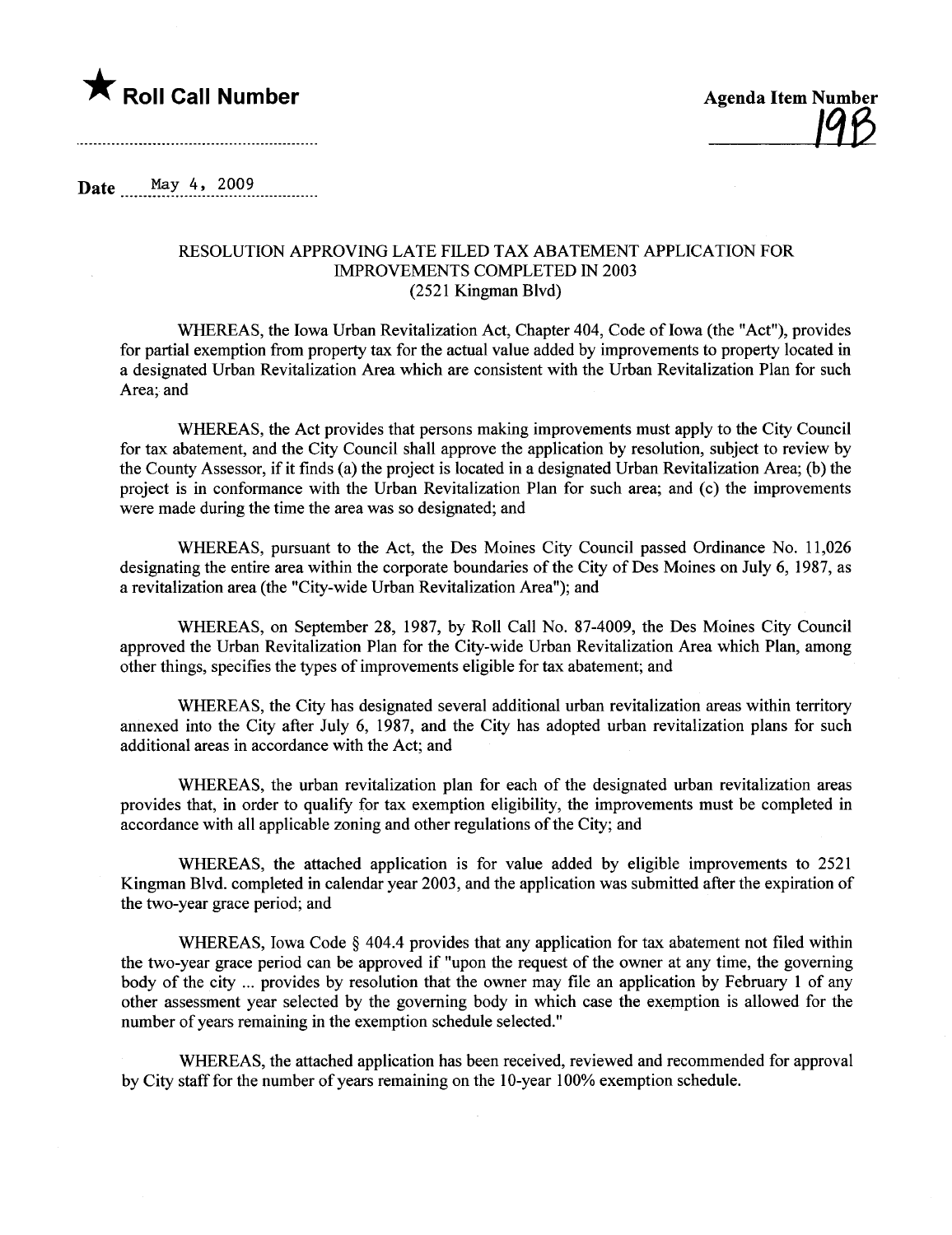## $\blacktriangledown$  Roll Call Number



Date May 4, 2009

NOW THEREFORE, BE IT RESOLVED, by the City Council of the City of Des Moines, Iowa, as follows:

- 1) The attached application for tax abatement for improvements to 2521 Kingman Blvd. in Des Moines is hereby received.
- 2) The following findings are hereby adopted:
	- a) The attached application is for the value added by improvements to 2521 Kingman Blvd completed in calendar year 2003.
	- b) The application was fied between February 1,2008 and February 1,2009.
	- c) The application is for a project located in the City-wide Urban Revitalization Area; the project is in conformance with the Urban Revitalization Plan for the City-wide Urban Revitalization Area; and the improvements described in the application was made during the time the Areas were so designated.
- 3) The application is hereby approved subject to review by the County Assessor under Section 404.5 of the Act, for the number of years remaining on the 10-year 100% exemption schedule selected by the applicant.
- 4) The City Clerk shall forward a certified copy of this resolution and the attached application to the County Assessor.

(Council Communication No. 09-  $26$ 

MOVED BY to adopt.

FORM APPROVED:

Michael F. Kelley, Assistant City Attorney

| <b>COUNCIL ACTION</b> | <b>YEAS</b> | <b>NAYS</b> | <b>PASS</b> | <b>ABSENT</b>   | <b>CERTIFICATE</b>                                                                                   |  |  |  |
|-----------------------|-------------|-------------|-------------|-----------------|------------------------------------------------------------------------------------------------------|--|--|--|
| <b>COWNIE</b>         |             |             |             |                 |                                                                                                      |  |  |  |
| <b>COLEMAN</b>        |             |             |             |                 | I, DIANE RAUH, City Clerk of said City hereby                                                        |  |  |  |
| <b>HENSLEY</b>        |             |             |             |                 | certify that at a meeting of the City Council of<br>said City of Des Moines, held on the above date, |  |  |  |
| <b>KIERNAN</b>        |             |             |             |                 | among other proceedings the above was adopted.                                                       |  |  |  |
| <b>MAHAFFEY</b>       |             |             |             |                 |                                                                                                      |  |  |  |
| <b>MEYER</b>          |             |             |             |                 | IN WITNESS WHEREOF, I have hereunto set my                                                           |  |  |  |
| <b>VLASSIS</b>        |             |             |             |                 | hand and affixed my seal the day and year first<br>above written.                                    |  |  |  |
| <b>TOTAL</b>          |             |             |             |                 |                                                                                                      |  |  |  |
| <b>MOTION CARRIED</b> |             |             |             | <b>APPROVED</b> |                                                                                                      |  |  |  |
|                       |             |             |             |                 |                                                                                                      |  |  |  |
|                       |             |             |             |                 |                                                                                                      |  |  |  |
| Mayor                 |             |             |             |                 |                                                                                                      |  |  |  |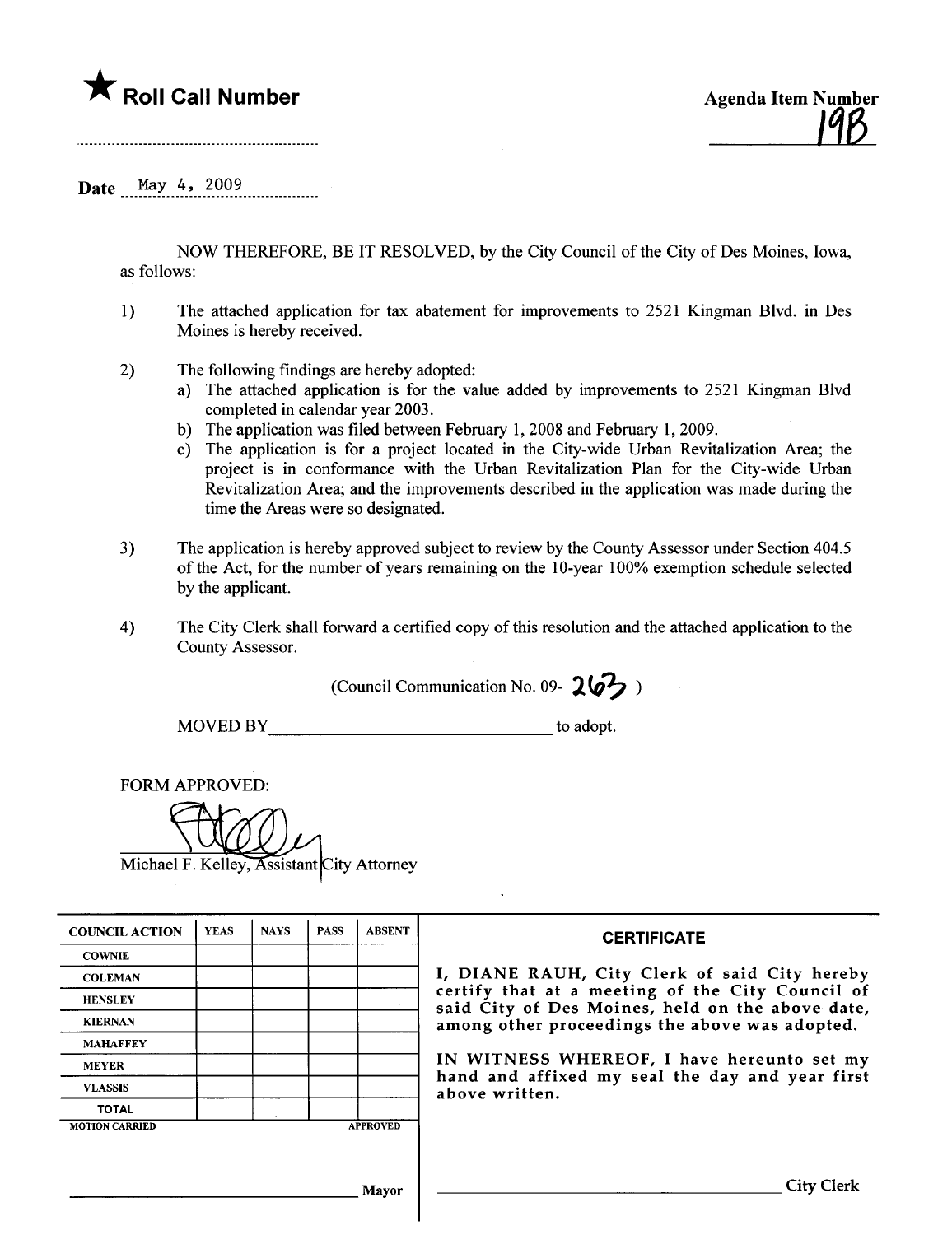|                                 | TAXZ008-00419<br>$JAN - 62005$                                                                                                                               |
|---------------------------------|--------------------------------------------------------------------------------------------------------------------------------------------------------------|
| <b>Date Received</b>            | Receipt Number: Not considered filed until you have a receipt number.                                                                                        |
|                                 |                                                                                                                                                              |
| -2008-                          | Tax Abatement Application - Des Moines, Iowa                                                                                                                 |
| For year of                     | Address:2521 Kingman Blvd, Des Moines, IA 50311                                                                                                              |
| 2002                            | Legal description: Lots 219 & 220 University Land Cos 1st addition                                                                                           |
| Property &                      | $030 - 04960 - 000 - 000$<br>Polk Co. Assessor's District & Parcel #:                                                                                        |
| Owner/                          | (Go to: http://www.assess.co.polk.ia.us/)<br>district<br>parcel#                                                                                             |
| Authorized<br>Agent             | Title holder or contract holder name: David A./Margaret J. Clason Revocable                                                                                  |
| <b>Info</b>                     | Family Trust<br>Address of owner if different than above: 4519 Urbandale Av., Des Moines,                                                                    |
|                                 | IA50310                                                                                                                                                      |
|                                 | $8(59 - 90)$<br>Authorized Agent:<br>Phone #: (<br>if different than above                                                                                   |
|                                 | Commercial                                                                                                                                                   |
| <b>Use</b>                      | $\Gamma$ Industrial                                                                                                                                          |
| Classification                  | $\sqrt{x}$ Residential                                                                                                                                       |
|                                 | Owner-Occupied?<br>Renter-Occupied?                                                                                                                          |
|                                 | <b>FI</b> Single Family<br><b>F</b> Single Family                                                                                                            |
|                                 | Duplex or Triplex<br>$\overline{\mathbf{X}}$ Duplex or Triplex - not occupied.<br>in 2002                                                                    |
|                                 | Condo or Townhouse<br>F Condo or Townhouse<br>E Multi-Family                                                                                                 |
| <b>Project Type</b>             | <b>F</b> New structure<br><b>L</b> Addition<br>$\sqrt{\mathbf{x}}$ Renovation                                                                                |
| On City Sewer                   | 卮<br>$\Gamma _{N_0}$<br>Yes                                                                                                                                  |
|                                 | Electrical, Building material, equipment rental, Paint, car-                                                                                                 |
| <b>Describe</b><br>Improvements | peting; alabor and miscellaneous.                                                                                                                            |
|                                 |                                                                                                                                                              |
|                                 |                                                                                                                                                              |
|                                 | FI Estimated date<br>$\overline{K}$ Actual date<br>June, 2003<br>month'/ year                                                                                |
| Completion<br>Date              | Your improvements will be assessed for tax abatement on Jan. 1, 2009 even if they are partially                                                              |
| Est/ Cost of                    | completed. This assessment will be reflected in your Sept. 2010 tax payment.                                                                                 |
| Improvements                    | \$36,238.00                                                                                                                                                  |
| Abatement                       | $\Gamma$ 1<br>$r2 r3 \times 4A \times 4B$<br>See reverse side for schedule information                                                                       |
| Schedule                        |                                                                                                                                                              |
| Tenant<br><b>Information</b>    | If project was rehabilitation of residential property, were there tenants when project started?<br>$\Gamma$ Yes $R_{\text{No}}$                              |
|                                 |                                                                                                                                                              |
|                                 | If you answered yes, list the tenant's name, date the tenant occupancy began and<br>relocation benefits paid to each tenant on the reverse side of this form |
|                                 |                                                                                                                                                              |

City of Des Moines / Permit & Development Center

Questions:<br>Phil Poorman at 515-283-4751 or  $Q$   $\chi$   $\chi$   $\chi$ 

94